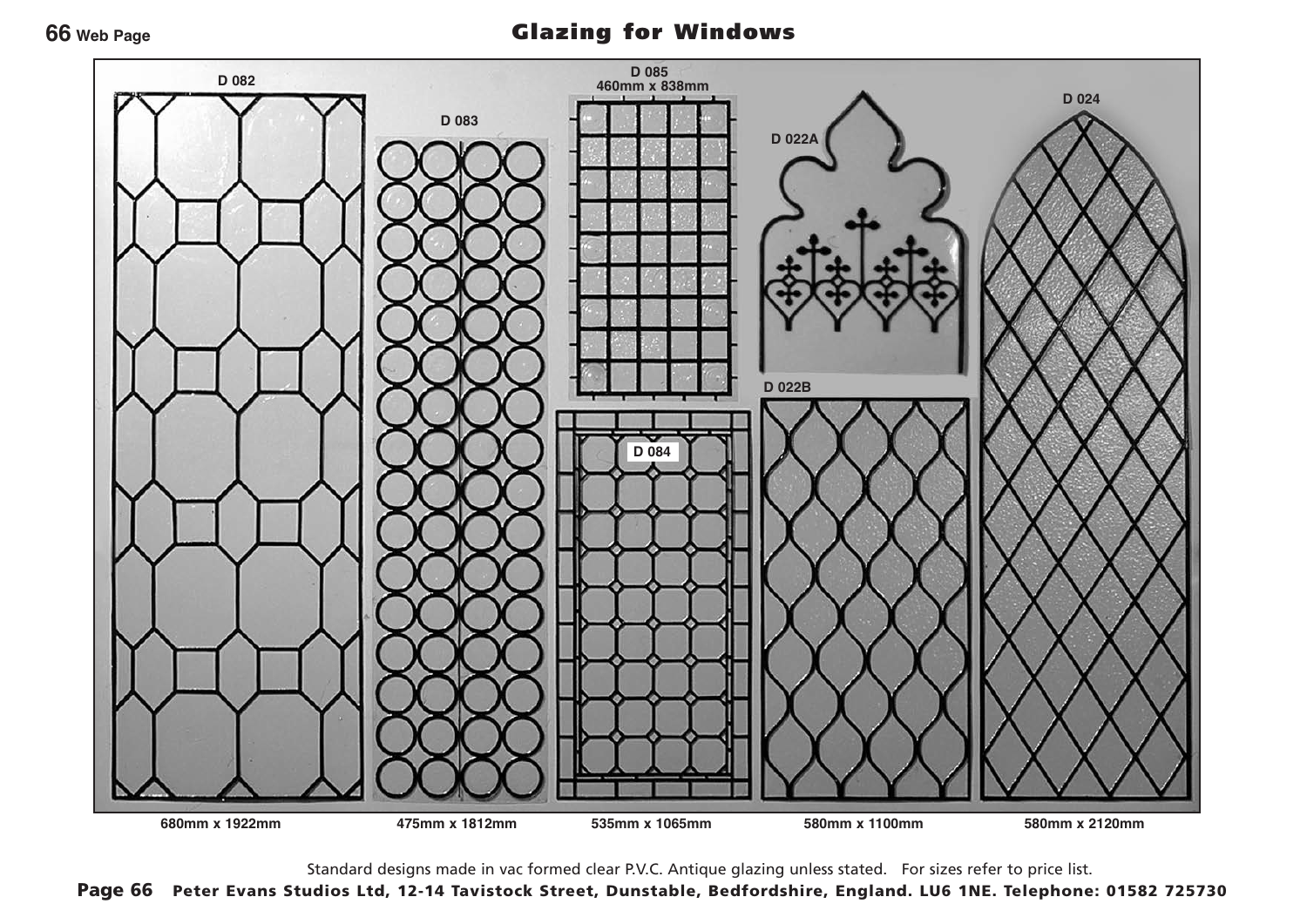

Standard designs made in vac formed clear P.V.C. Antique glazing unless stated. For sizes refer to price list.

Peter Evans Studios Ltd, 12-14 Tavistock Street, Dunstable, Bedfordshire, England. LU6 1NE. Telephone: 01582 725730 Page 67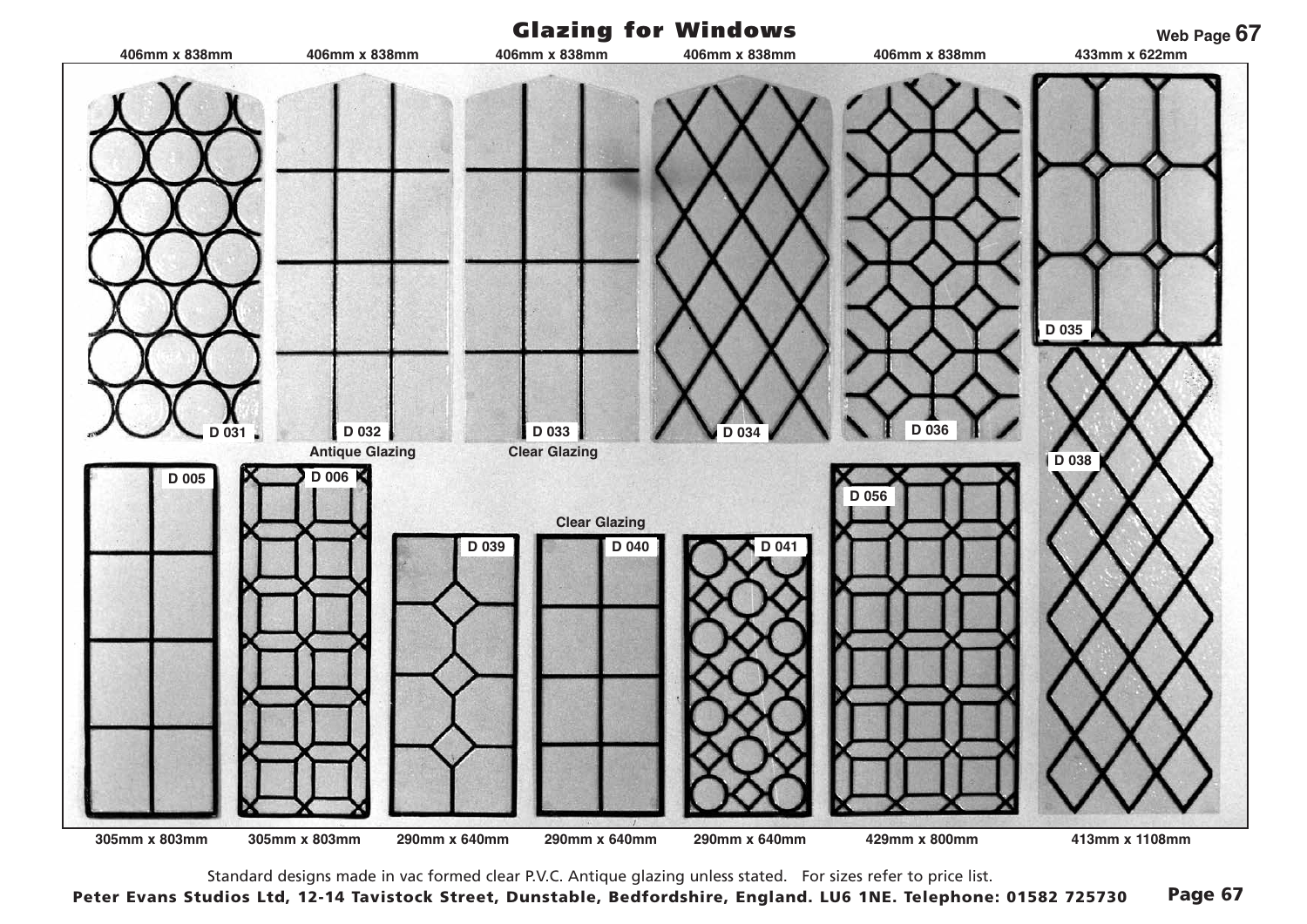### **68 Web Page**

Glazing and Grills



Standard designs made in vac formed clear P.V.C. Antique glazing unless stated. For sizes refer to price list.

Page 68 Peter Evans Studios Ltd, 12-14 Tavistock Street, Dunstable, Bedfordshire, England. LU6 1NE. Telephone: 01582 725730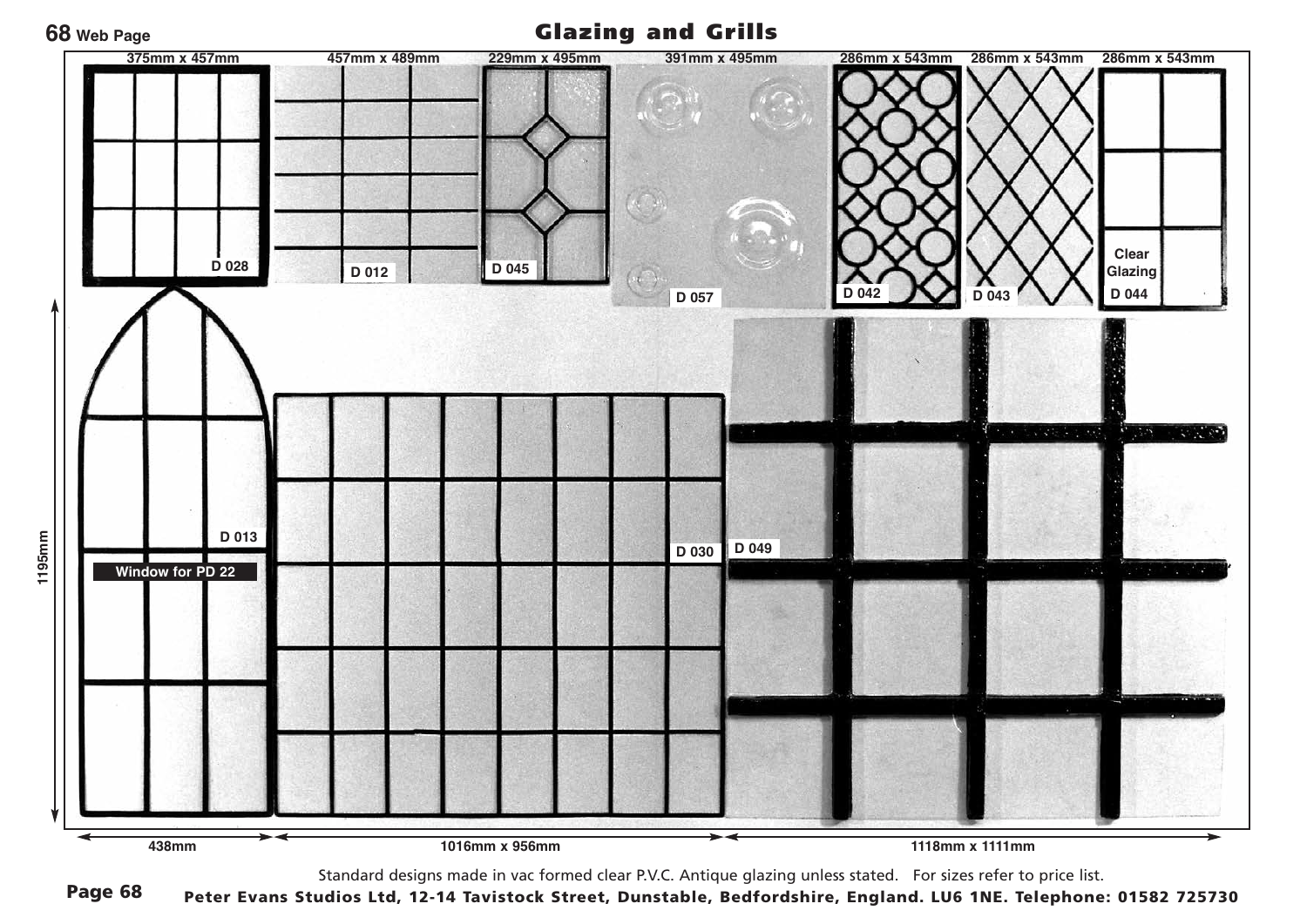# Windows



Standard designs made in vac formed plastic 0.5mm P.V.C., 1.5mm A.B.S. or G.R.P. (glassfibre) For sizes refer to price list.

Peter Evans Studios Ltd, 12-14 Tavistock Street, Dunstable, Bedfordshire, England. LU6 1NE. Telephone: 01582 725730 Page 69